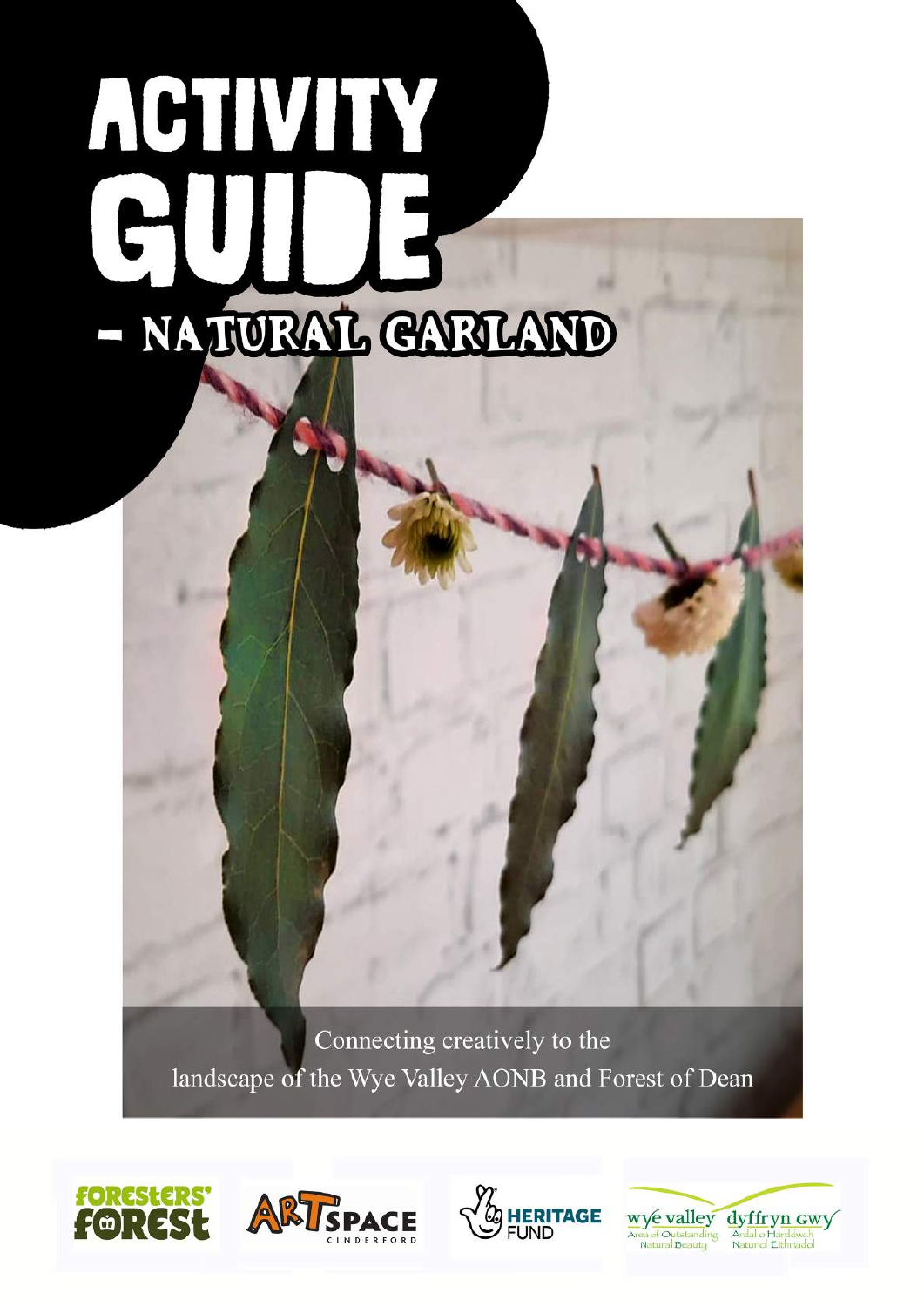# **NATURAL GARLAND**



Using nature to create beautiful decorative garlands suitable for any occasion or just to brighten up a room. This can be created at any time of year and seasonal leaves and flowers can be incorporated into the design. You can use a variety of string or wool to bring some texture and colour into your garland and to complement your selection of leaves and flowers.

#### **Activity rating**

Suitable for most people although some assistance may be required with making simple knots and threading the string though holes.

#### **Time required for activity**

30-45 mins.

#### **Preparation time**

About 10 mins to prepare the table with all the resources. A short walk outside may be incorporated into this to enable participants to find and select their own leaves or flowers or possibly a planned trip to a garden centre or supermarket.

#### **Shopping list**

- String or wool
- Scissors
- Hole punch or similar to create a clean hole in the leaves
- Assortment of small headed flowers and leaves